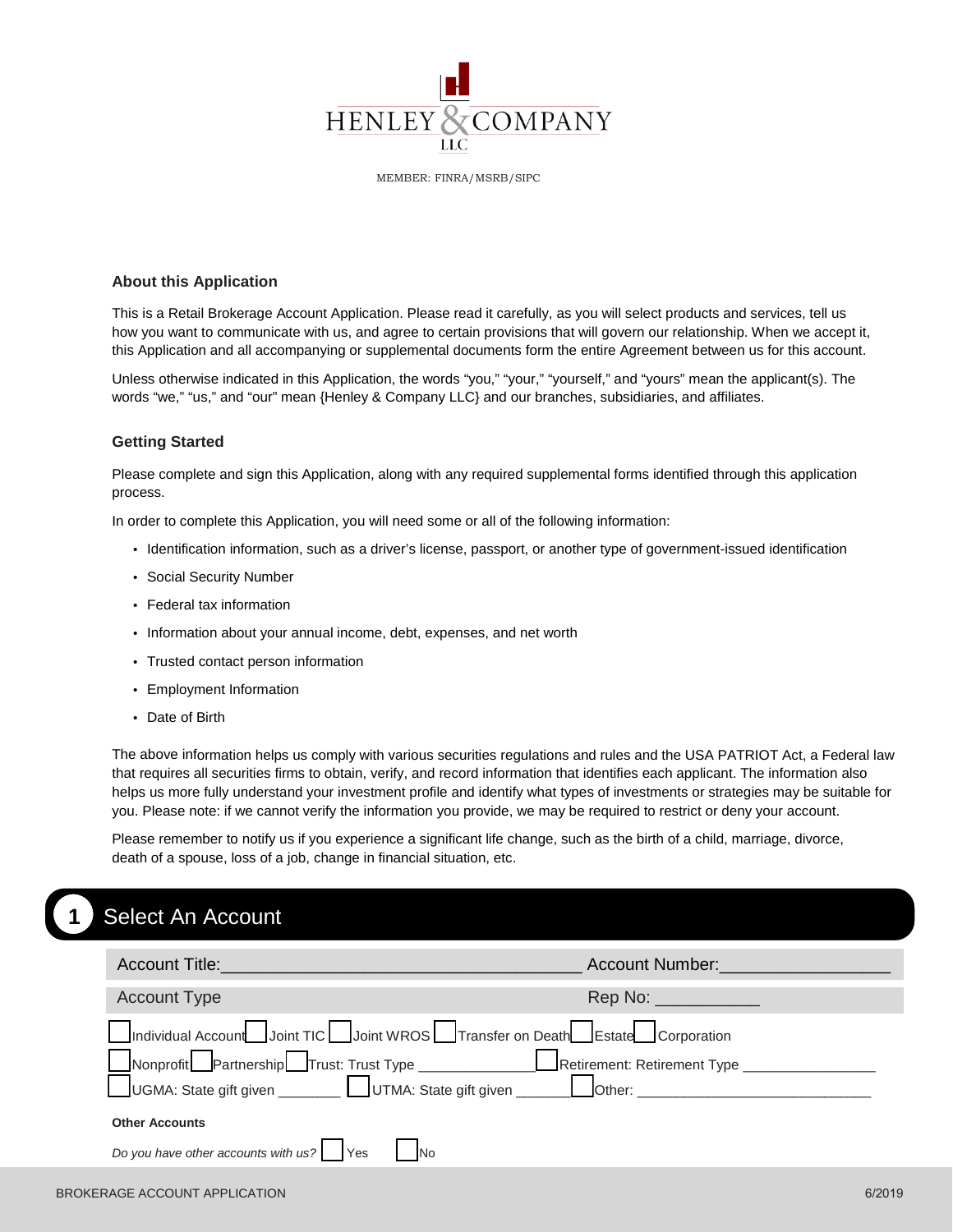| <b>Primary Applicant</b>                                                                                   |               |                             |               |            |                          |               |
|------------------------------------------------------------------------------------------------------------|---------------|-----------------------------|---------------|------------|--------------------------|---------------|
| <b>Contact Information</b>                                                                                 |               |                             |               |            |                          |               |
| $\Box$ Mr.<br>Mrs.                                                                                         | Ms.           | $\Box$ Dr.                  | <b>Suffix</b> | $\Box$ Sr. | $\Box$ Jr.               |               |
| <b>First Name</b>                                                                                          |               | Middle Name                 |               |            | Last Name                |               |
| <b>Permanent Address</b>                                                                                   |               |                             |               |            |                          | Apt/Suite No. |
| City                                                                                                       |               | <b>State</b>                | ZIP Code      |            | Country                  |               |
| <b>Work Phone</b>                                                                                          | Home Phone    |                             | Mobile Phone  |            | <b>Email Address</b>     |               |
| Please check if you have been at your current home address for less than one year.                         |               |                             |               |            |                          |               |
| Mailing Address (if different from above)                                                                  |               |                             |               |            |                          | Apt/Suite No. |
| City                                                                                                       |               | <b>State</b>                | ZIP Code      |            | Country                  |               |
| Are you:<br>Single<br>Married                                                                              |               | Domestic Partner   Divorced |               | Widowed    | Number of Dependents: __ |               |
| <b>Employment Status</b><br>Are you currently:<br>Employed                                                 | Self-Employed | Not Employed                |               | Retired    | Student                  | Other: _      |
| Job Title                                                                                                  |               |                             |               | Occupation |                          |               |
| Employer                                                                                                   |               |                             |               |            | Years with this Employer |               |
| <b>Business Address</b>                                                                                    |               |                             |               |            |                          | Apt/Suite No. |
| City                                                                                                       |               | State                       | ZIP Code      |            | Country                  |               |
| USA PATRIOT Act Information (Required by Federal law-See page 1)                                           |               |                             |               |            |                          |               |
| All applicants please provide the information below. Non-resident aliens, also include a completed W-8BEN. |               |                             |               |            |                          |               |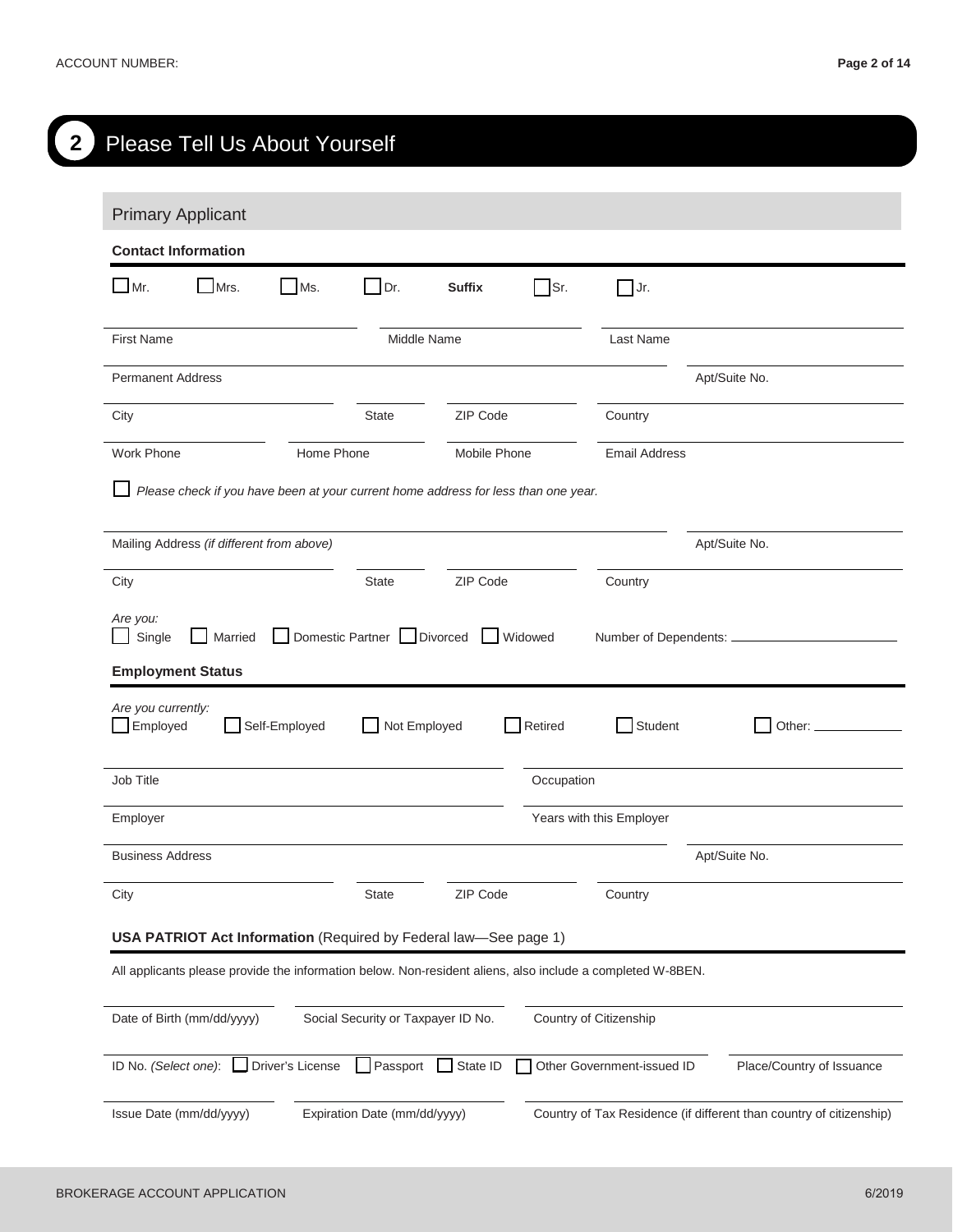| Co-Applicant (if applicable)                                                                               |               |              |                                               |            |                                    |               |
|------------------------------------------------------------------------------------------------------------|---------------|--------------|-----------------------------------------------|------------|------------------------------------|---------------|
| <b>Contact Information</b>                                                                                 |               |              |                                               |            |                                    |               |
| $Mr$ .<br>Mrs.                                                                                             | Ms.           | $\Box$ Dr.   | <b>Suffix</b>                                 | $\Box$ Sr. | $\bigsqcup$ Jr.                    |               |
| <b>First Name</b>                                                                                          |               | Middle Name  |                                               |            | Last Name                          |               |
| $\Box$ Use the same contact information listed for the primary applicant.                                  |               |              |                                               |            |                                    |               |
| <b>Permanent Address</b>                                                                                   |               |              |                                               |            |                                    | Apt/Suite No. |
| City                                                                                                       |               | <b>State</b> | ZIP Code                                      |            | Country                            |               |
| Work Phone                                                                                                 | Home Phone    |              | Mobile Phone                                  |            | <b>Email Address</b>               |               |
| Please check if you have been at your current home address for less than one year.                         |               |              |                                               |            |                                    |               |
|                                                                                                            |               |              |                                               |            |                                    |               |
| Mailing Address (if different from above)                                                                  |               |              |                                               |            |                                    | Apt/Suite No. |
| City<br>Are you:<br>Single<br>$\blacksquare$<br>Married                                                    |               | <b>State</b> | ZIP Code<br>Domestic Partner Divorced Widowed |            | Country<br>Number of Dependents: _ |               |
| <b>Employment Status</b><br>Are you currently:                                                             |               |              |                                               |            |                                    |               |
| $\Box$ Employed                                                                                            | Self-Employed | Not Employed |                                               | Retired    | Student                            | $\Box$ Other: |
| Job Title                                                                                                  |               |              |                                               | Occupation |                                    |               |
| Employer                                                                                                   |               |              |                                               |            | Years with this Employer           |               |
| <b>Business Address</b>                                                                                    |               |              |                                               |            |                                    | Apt/Suite No. |
| City                                                                                                       |               | State        | ZIP Code                                      |            | Country                            |               |
| USA PATRIOT Act Information (Required by Federal Law-See page 1)                                           |               |              |                                               |            |                                    |               |
| All applicants please provide the information below. Non-resident aliens, also include a completed W-8BEN. |               |              |                                               |            |                                    |               |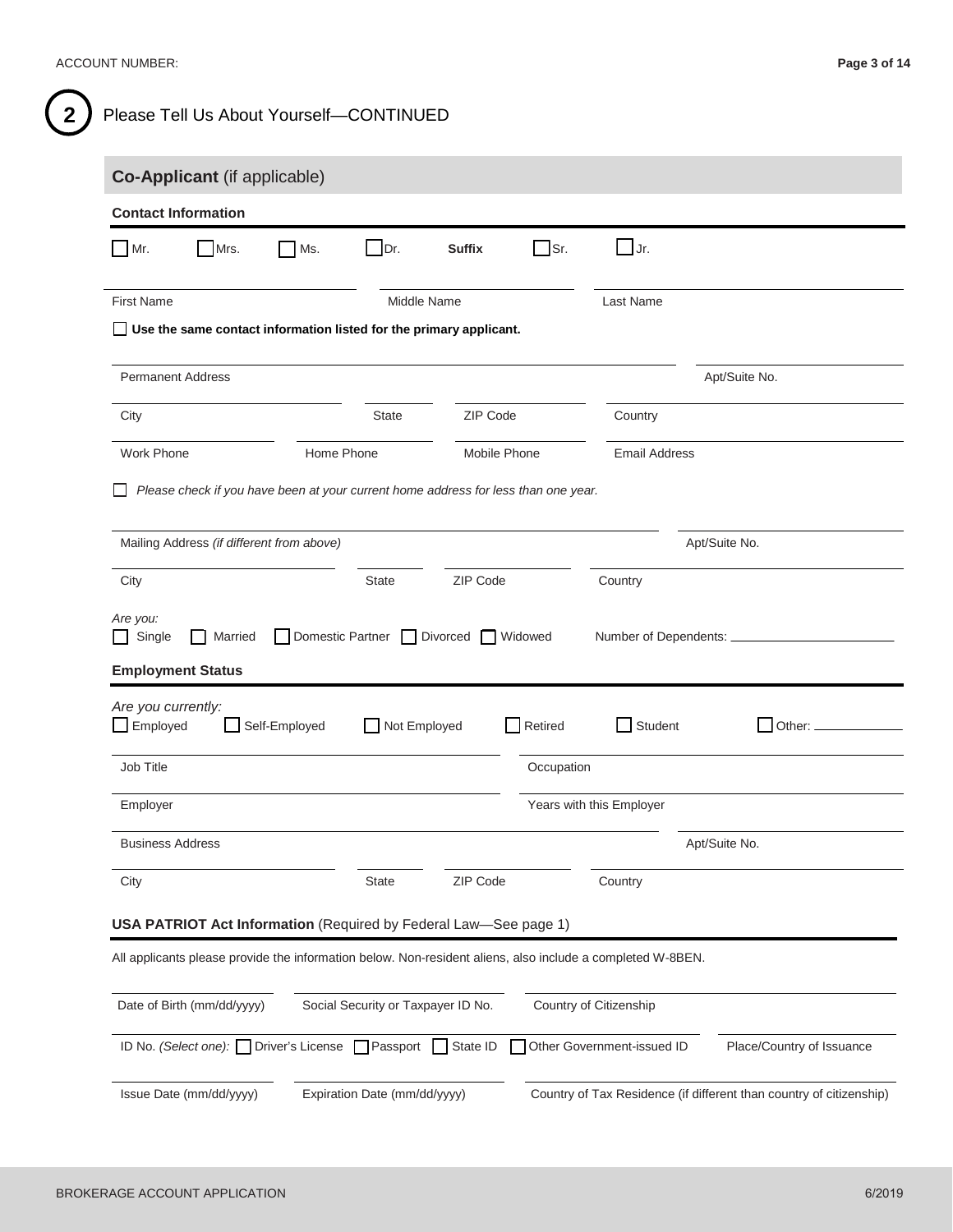

## 2 ) Please Tell Us About Yourself-CONTINUED

#### **Trusted Contact Person Information**

By choosing to provide information about a trusted contact person, you authorize us to contact the trusted contact person listed below and disclose information about your account to that person in the following circumstances: to address possible financial exploitation, to confirm the specifics of your current contact information, health status, or the identity of any legal guardian, executor, trustee or holder of a power of attorney, or as otherwise permitted by FINRA Rule 2165 (Financial Exploitation of Specified Adults).

| $\Box$ Mr.        | Mrs.                                            | $Ms$ .     | $\Box$ Dr.   | <b>Suffix</b> | $\Box$ Sr. | $\Box$ Jr.           |               |
|-------------------|-------------------------------------------------|------------|--------------|---------------|------------|----------------------|---------------|
| <b>First Name</b> |                                                 |            |              | Middle Name   |            | Last Name            |               |
| Address           |                                                 |            |              |               |            |                      | Apt/Suite No. |
| City              |                                                 |            | <b>State</b> | ZIP Code      |            | Country              |               |
| <b>Work Phone</b> |                                                 | Home Phone |              | Mobile Phone  |            | <b>Email Address</b> |               |
|                   | Relationship to Primary Applicant/Co-Applicant: |            |              |               |            |                      |               |

#### **All Applicants**

| <b>Industry and Other Affiliations</b> |              |                                                                                                                                                                                                                                                                                                                              |
|----------------------------------------|--------------|------------------------------------------------------------------------------------------------------------------------------------------------------------------------------------------------------------------------------------------------------------------------------------------------------------------------------|
| <b>Primary Applicant</b>               | Co-Applicant | Are you, your spouse, or any other immediate family members, including parents, in-laws,<br>siblings and dependents:                                                                                                                                                                                                         |
| N <sub>o</sub><br>Yes                  | Yes<br>l No  | Employed by or associated with the securities industry (for example, a sole proprietor,<br>partner, officer, director, branch manager, registered representative or other associated<br>person of a broker-dealer firm) or a financial services regulator?                                                                   |
|                                        |              | If yes, please specify entity below. If this entity requires its approval for you to open this account,<br>please provide a copy of the required authorization letter (with this Application).                                                                                                                               |
|                                        |              | □ Broker-Dealer or Municipal Securities Dealer □ Investment Adviser<br>□ FINRA or other Self Regulatory Organization* □ State or Federal Securities Regulator<br>(*Including a national securities exchange, registered securities association, registered clearing<br>agency or the Municipal Securities Rulemaking Board.) |
|                                        |              | Relationship to employee: example and the contract of the contract of the contract of the contract of the contract of the contract of the contract of the contract of the contract of the contract of the contract of the cont                                                                                               |
| <b>Nes</b><br><b>No</b>                | Yes          | An officer, director or 10% (or more) shareholder in a publicly-owned company?                                                                                                                                                                                                                                               |
| <b>I</b> Yes<br><b>No</b>              | Yes<br>I No  | A senior military, governmental or political official in a non-US country?<br>[Firms may consider whether to include this question in the context of their risk assessment procedures and the<br>products and services they offer.]                                                                                          |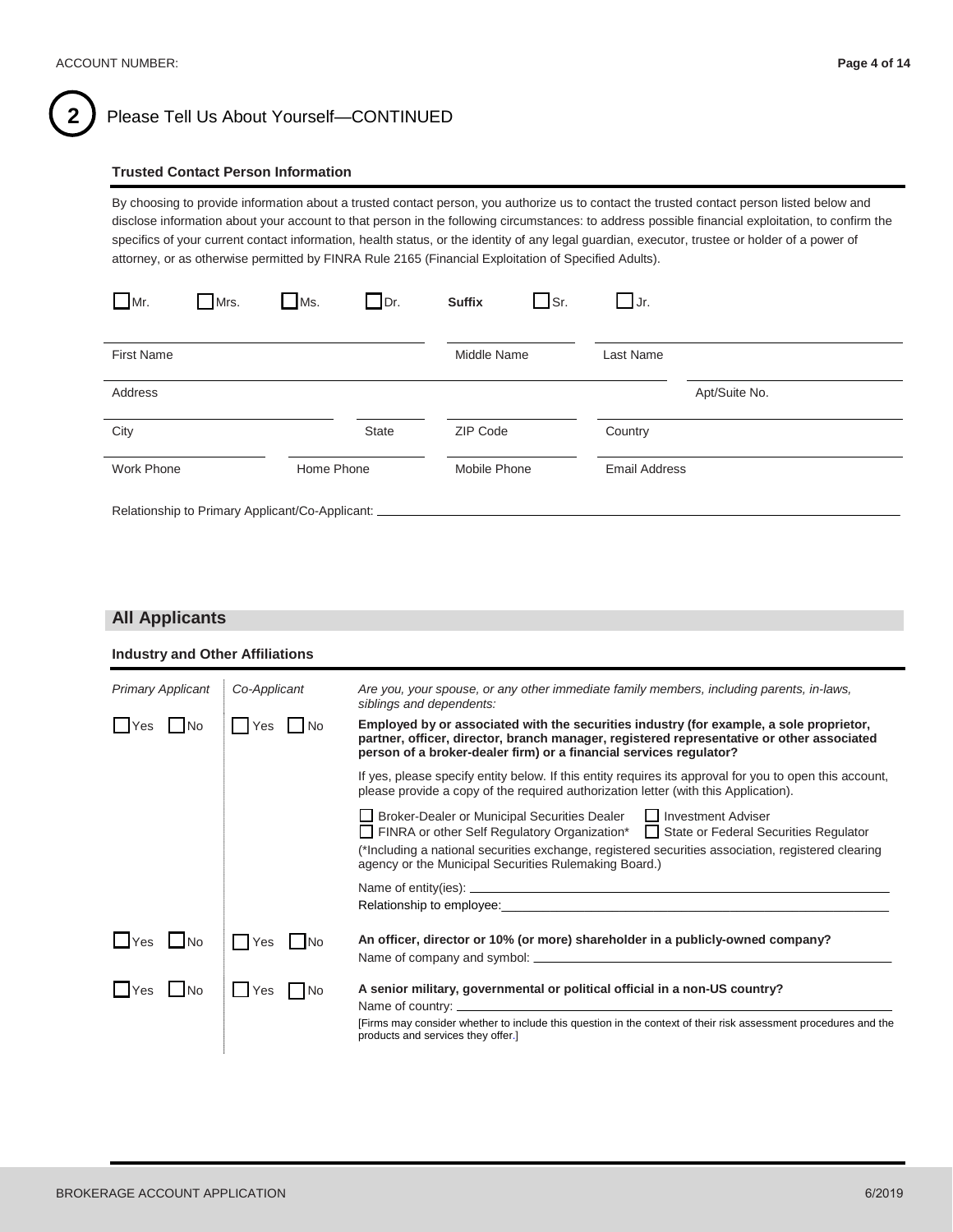# **2** Please Tell Us About Yourself—CONTINUED

#### **Financial Situation and Needs, Liquidity Considerations, and Tax Status**

| Please tell us your best estimate as to:                                                           |                                                                                                                                                                                           |                                                                                                                                                                                                                                                                                                                                                 |                                       |
|----------------------------------------------------------------------------------------------------|-------------------------------------------------------------------------------------------------------------------------------------------------------------------------------------------|-------------------------------------------------------------------------------------------------------------------------------------------------------------------------------------------------------------------------------------------------------------------------------------------------------------------------------------------------|---------------------------------------|
| <b>ANNUAL INCOME<sup>1</sup></b><br>(from all sources)                                             | NET WORTH <sup>2</sup><br>(excluding your residence)                                                                                                                                      | <b>LIQUID NET WORTH</b> $3$                                                                                                                                                                                                                                                                                                                     | <b>TAX RATE</b><br>(highest marginal) |
| \$25,000 and under                                                                                 | \$25,000 and under                                                                                                                                                                        | \$25,000 and under                                                                                                                                                                                                                                                                                                                              | $0 - 15%$                             |
| \$25,001-50,000                                                                                    | \$25,001-50,000                                                                                                                                                                           | \$25,001-50,000                                                                                                                                                                                                                                                                                                                                 | 16-25%                                |
| \$50,001-100,000                                                                                   | \$50,001-200,000                                                                                                                                                                          | \$50,001-200,000                                                                                                                                                                                                                                                                                                                                | 26-30%                                |
| \$100,001-250,000                                                                                  | \$200,001-500,000                                                                                                                                                                         | \$200,001-500,000                                                                                                                                                                                                                                                                                                                               | 31-35%                                |
| \$250,001-500,000                                                                                  | \$500,001-1,000,000                                                                                                                                                                       | \$500,001-1,000,000                                                                                                                                                                                                                                                                                                                             | Over 35%                              |
| Over \$500,000                                                                                     | \$1,000,001-3,000,000                                                                                                                                                                     | \$1,000,001-3,000,000                                                                                                                                                                                                                                                                                                                           |                                       |
|                                                                                                    | Over \$3,000,000                                                                                                                                                                          | Over \$3,000,000                                                                                                                                                                                                                                                                                                                                |                                       |
|                                                                                                    |                                                                                                                                                                                           |                                                                                                                                                                                                                                                                                                                                                 |                                       |
| <b>ANNUAL EXPENSES<sup>4</sup></b><br>(recurring)                                                  | <b>SPECIAL EXPENSES<sup>5</sup></b><br>(future, non-recurring)                                                                                                                            |                                                                                                                                                                                                                                                                                                                                                 | <b>LIQUIDITY NEEDS</b>                |
| \$50,000 and under<br>\$50,001-100,000<br>\$100,001-250,000<br>\$250,001-500,000<br>Over \$500,000 | \$50,000 and under<br>\$50,001-100,000<br>\$100,001-250,000<br>\$250,001-500,000<br>Over \$500,000<br>Timeframe for special expenses:<br>Within 2 years<br>3-5 years<br>$\Box$ 6-10 years | The ability to quickly and easily convert to cash all or a portion of the<br>investments in this account without experiencing significant loss in<br>value from, for example, the lack of a ready market, or incurring<br>significant costs or penalties is (check one)<br>Very important<br>Important<br>Somewhat important<br>Does not matter |                                       |
|                                                                                                    |                                                                                                                                                                                           |                                                                                                                                                                                                                                                                                                                                                 |                                       |

- balances, taxes, etc. Do not include your mortgage.<br><sup>3</sup> Liquid net worth is your net worth minus assets that cannot be converted quickly and easily into cash, such as real estate, business equity, personal property and automobiles, expected inheritances, assets earmarked for other purposes, and investments or accounts subject to substantial penalties if they were sold or if
- 
- assets were withdrawn from them.<br><sup>4</sup> Annual expenses might include mortgage payments, rent, long-term debts, utilities, alimony or child support payments, etc.<br><sup>5</sup> Special expenses might include a home purchase, remodeling
- 

#### **Investment Risk Tolerance**

Investing involves risk. Different investment products and strategies involve different degrees of risk. The higher the expected returns of a product or strategy, the greater the risk that you could lose most of your investment. Investments should be chosen based on your objectives, timeframe, and tolerance for market fluctuations.

*Please select the degree of risk you (and any co-applicants, if applicable) are willing to take with the assets in this account.* 

 **Conservative.** I want to preserve my initial principal in this account, with minimal risk, even if that means this account does not generate significant income or returns and may not keep pace with inflation. LOW RISK

 **Moderately Conservative.** I am willing to accept low risk to my initial principal, including low volatility, to seek a modest level of portfolio returns. LOW RISK

 **Moderate.** I am willing to accept some risk to my initial principal and tolerate some volatility to seek higher returns, and understand I could lose a portion of the money invested. MODERATE RISK

 **Moderately Aggressive.** I am willing to accept high risk to my initial principal, including high volatility, to seek high returns over time, and understand I could lose a substantial amount of the money invested. HIGH RISK

**Significant Risk.** I am willing to accept maximum risk to my initial principal to aggressively seek maximum returns, and understand I could lose most, or all, of the money invested. SPECULATION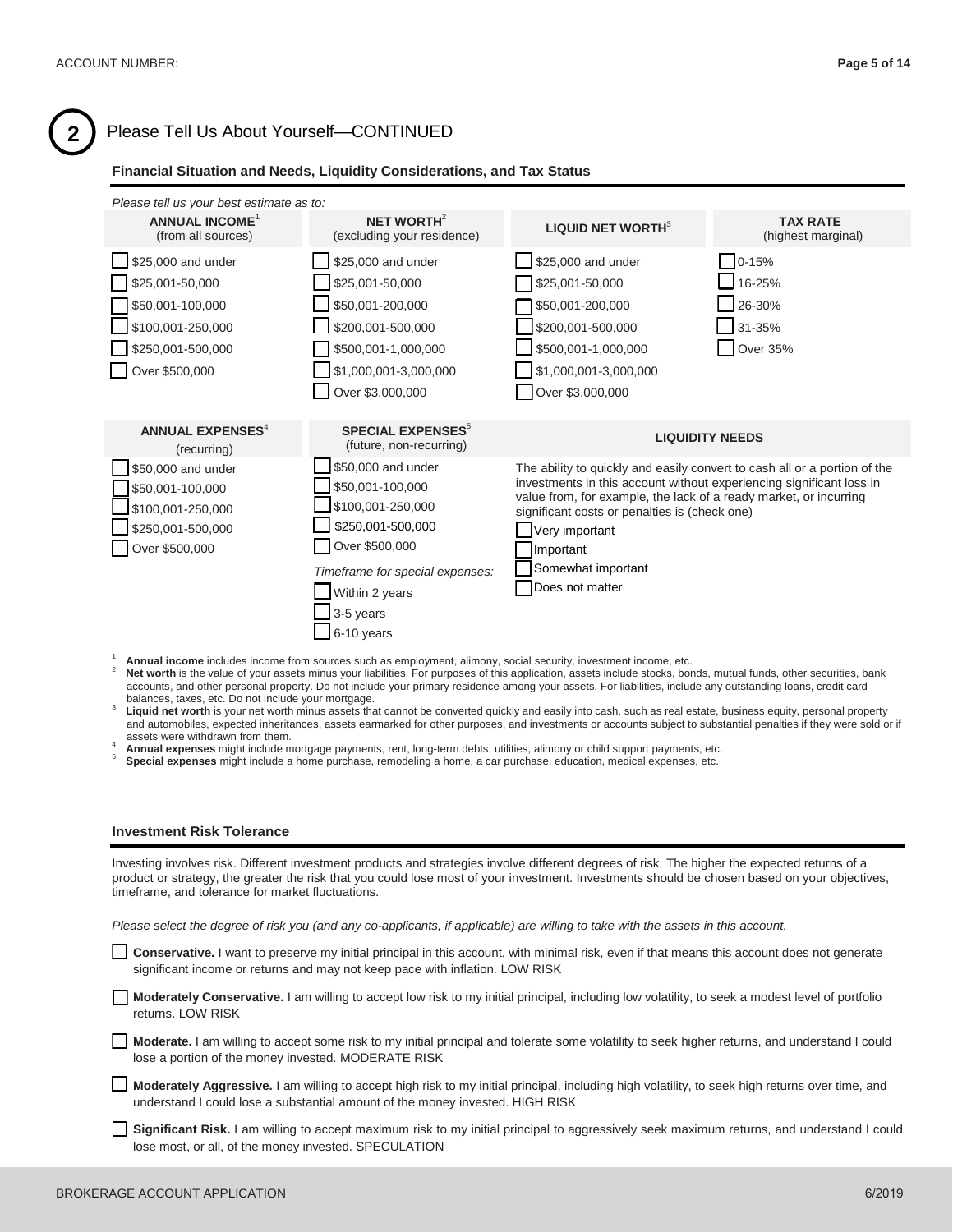

### **2** Please Tell Us About Yourself—CONTINUED

#### **Financial Investment Experience**

We are collecting the information below to better understand your investment experience. We recognize your responses may change over time as you work with us.

*Please check the boxes that best describe your investment experience to date.* General Investment Knowledge:

| □ Limited ■ Moderate ■ Extensive ■ None |                                                   |                         |                   |               |             |                                                                |
|-----------------------------------------|---------------------------------------------------|-------------------------|-------------------|---------------|-------------|----------------------------------------------------------------|
| Investment                              |                                                   | <b>Years experience</b> |                   |               |             | <b>Transactions per year</b> (excluding automatic investments) |
| Mutual Funds/                           |                                                   |                         |                   |               |             |                                                                |
| <b>Exchange Traded Funds</b>            | $\overline{0}$                                    | $11-5$                  | Over 5            | $\bigcup$ 0-5 | $  6-15$    | Over 15                                                        |
| <b>Individual Stocks</b>                | $\overline{0}$                                    | $11-5$                  | Over 5            | $0 - 5$       | $6 - 15$    | Over 15                                                        |
| <b>Bonds</b>                            | $\Box$ 0                                          | $1 - 5$                 | Over 5            | $\Box$ 0-5    | $1 \t6-15$  | $\bigcup$ Over 15                                              |
| Options                                 | $\overline{0}$                                    | $\Box$ 1-5              | Over 5            | $\Box$ 0-5    | $6 - 15$    | Over 15                                                        |
| <b>Securities Futures</b>               | $\overline{\phantom{0}}$ $\overline{\phantom{0}}$ | $1 - 5$                 | Over <sub>5</sub> | $110-5$       | $1 \t 6-15$ | Over 15                                                        |
| Annuities                               | $\overline{0}$                                    | $\vert$ 1-5             | Over <sub>5</sub> | $\bigcup$ 0-5 | $6 - 15$    | $\bigcup$ Over 15                                              |
| Alternative <sup>6</sup>                | $\overline{\phantom{0}}$                          | $11-5$                  | Over <sub>5</sub> | $\bigcup$ 0-5 | $6-15$      | Over 15                                                        |
| Margin                                  | $\overline{10}$                                   | $11-5$                  | Over <sub>5</sub> |               |             |                                                                |

 $\degree$ May include structured products, hedge funds, etc.

#### **Decision-Making** (check all that apply)

I consult with my broker, investment adviser, CPA, or other financial professional.

I generally make my own decisions and/or consult with my co-applicant(s).

I discuss investment decisions with family and/or friends.

#### **Other Investments**

Please provide us with additional information about your other investments to help us more fully understand your investment profile and identify *what types of investments or strategies may be suitable for you*.

| <b>Investment type/Description</b> | Firm holding the investment | Amount (\$US) |
|------------------------------------|-----------------------------|---------------|
|                                    |                             | \$            |
|                                    |                             | c<br>Φ        |
|                                    |                             | œ<br>Φ        |
|                                    |                             | Φ             |
|                                    |                             | œ<br>ъ        |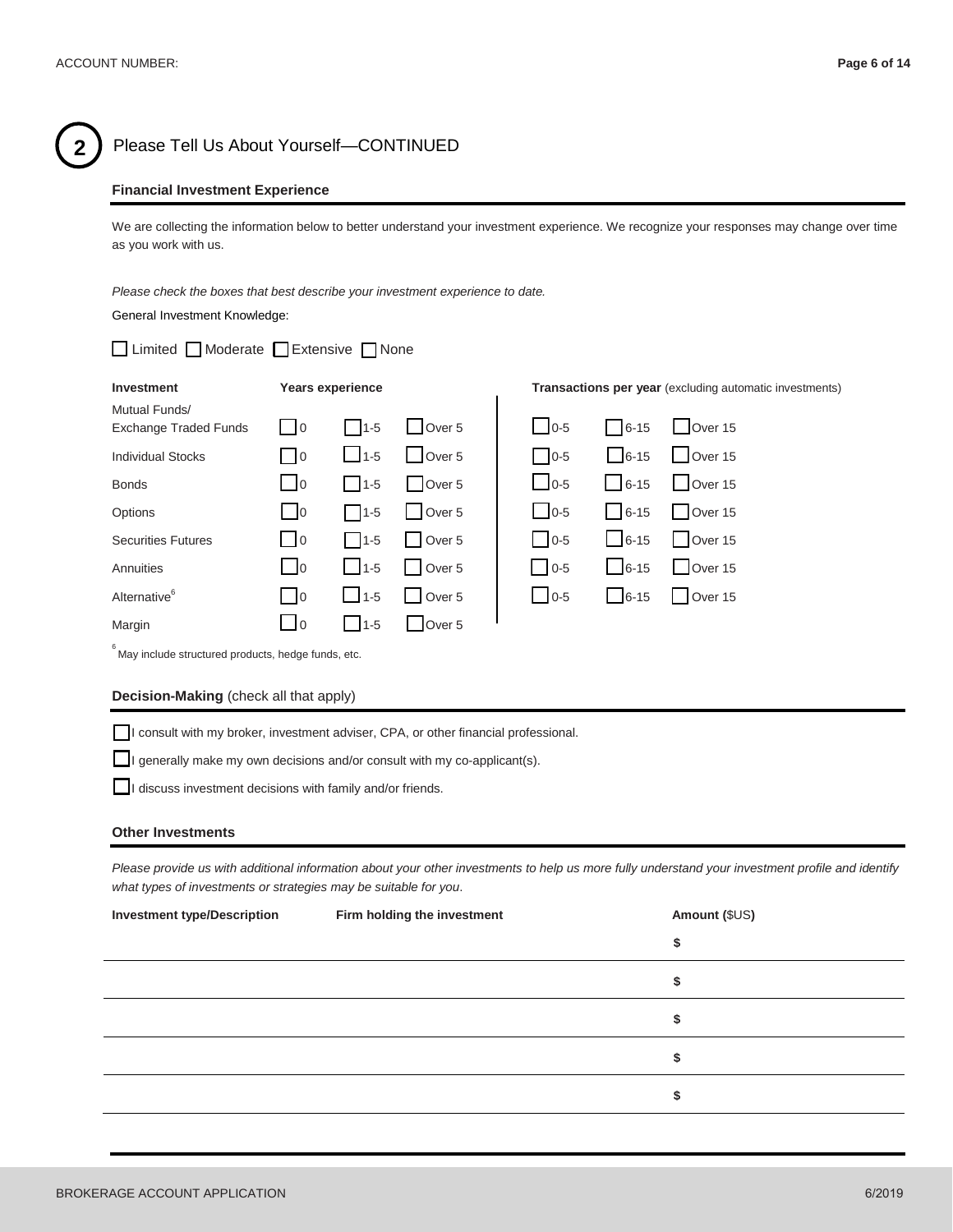# **2** Please Tell Us About Yourself—CONTINUED

#### **Authorization to Trade (if applicable)**

*Please provide us with the contact information for any person other than the account holder(s) who has trading authorization over the account.*

| $\Box$ Mr.               | Mrs. | $\Box$ Ms. | $\Box$ Dr. | <b>Suffix</b> | $\Box$ Sr. | Jr.                  |  |
|--------------------------|------|------------|------------|---------------|------------|----------------------|--|
| First Name               |      |            |            | Middle Name   |            | Last Name            |  |
| <b>Permanent Address</b> |      |            |            |               |            | Apt/Suite No.        |  |
| City                     |      |            | State      | ZIP Code      |            | Country              |  |
| Work Phone               |      | Home Phone |            | Mobile Phone  |            | <b>Email Address</b> |  |

# **3** Tell Us How You Intend to Use This Account

The more we know about you and your goals for this account, the better we can serve you. Please answer the following questions about your investment objectives and investment time horizon to help us determine which investment products and strategies are suitable for you.

#### **Investment Objectives and Investment Time Horizon**

| The investments in this account will be (check one):           | I plan to use this account for the following (check all that apply): |
|----------------------------------------------------------------|----------------------------------------------------------------------|
|                                                                |                                                                      |
|                                                                |                                                                      |
| Less than 1/3 of my financial portfolio                        | Generate income for current or future expenses                       |
| Roughly 1/3 to 2/3 of my financial portfolio                   | Partially fund my retirement                                         |
| More than 2/3 of my financial portfolio                        | $\Box$ Wholly fund my retirement                                     |
|                                                                | $\Box$ Steadily accumulate wealth over the long term                 |
|                                                                | $\Box$ Preserve wealth and pass it on to my heirs                    |
| The expected period of time you plan to invest to achieve your | $\Box$ Pay for education                                             |
| financial goal(s):                                             | Pay for a house                                                      |
|                                                                | Short term growth                                                    |
| $\Box$ Under 1 year                                            | Market speculation                                                   |
| $1-2$ years                                                    |                                                                      |
| $\overline{\phantom{0}}$ 3-5 years                             | If you choose multiple objectives please explain in the notes field  |
| $-6-10$ years                                                  | below.                                                               |
| 11-20 years                                                    | Notes:                                                               |
| Over 20 years                                                  |                                                                      |
|                                                                |                                                                      |
|                                                                |                                                                      |
|                                                                |                                                                      |

#### **Other Information**

*Please provide us with any additional information not requested above that you believe will help us more fully understand your investment profile and identify what types of investments or strategies may be suitable for you*.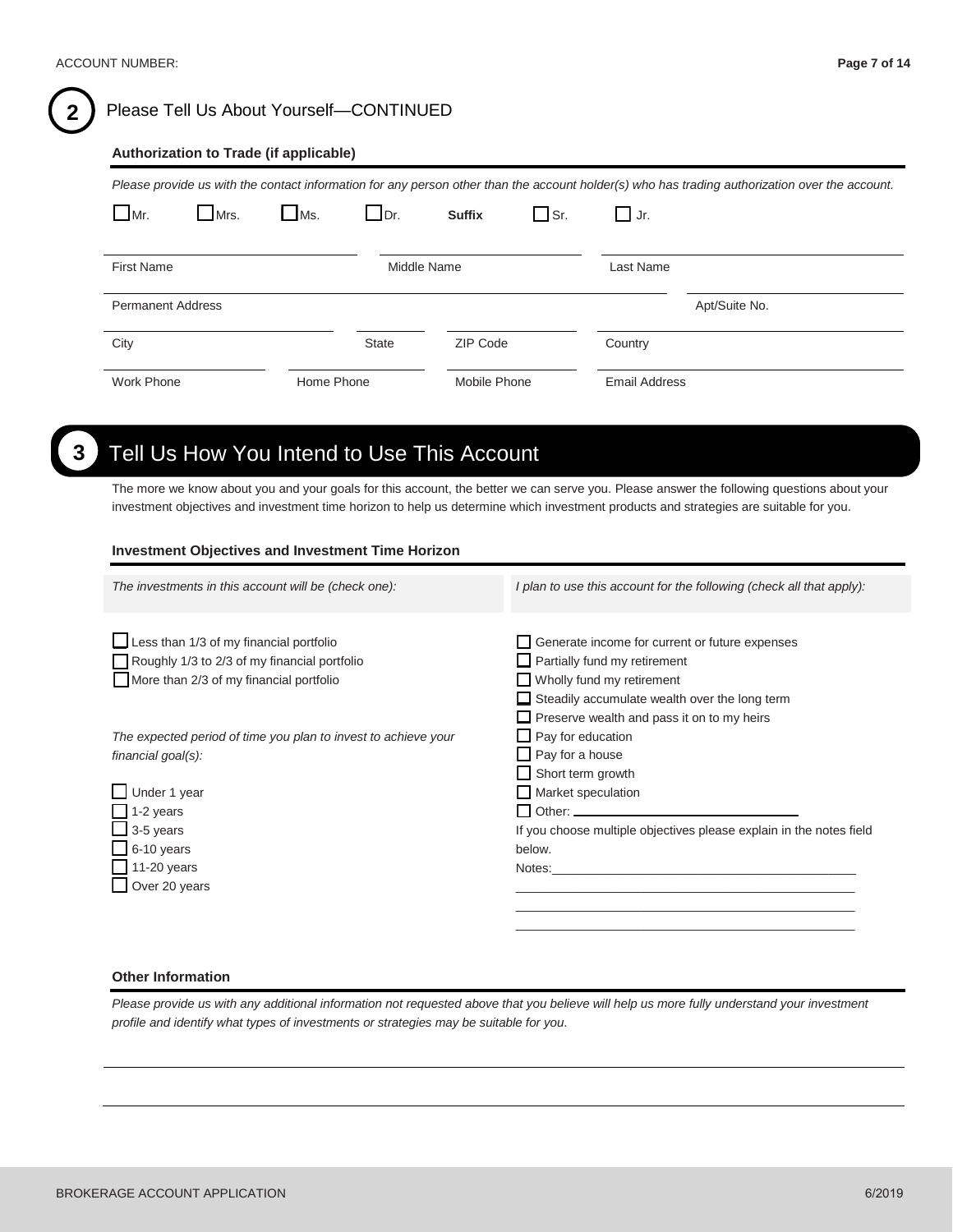# **4** Tell Us How You Will Fund This Account

*Please tell us how you are funding this account (check all that apply):* 

| $\Box$ Income                        | $\Box$ Insurance payout                     |
|--------------------------------------|---------------------------------------------|
| $\Box$ Pension or retirement savings | $\Box$ Inheritance                          |
| $\Box$ Funds from another account    | Social Security benefits                    |
| $\Box$ Gift                          | Home Equity Line of Credit/Reverse Mortgage |
| Sale of business or property         | $\Box$ Other: .                             |
|                                      |                                             |

# **5** Tell Us How You Want to Work With Us

#### **Account Features**

*Please note: You may change your account features and options at any time, with advance written notice to us.*

#### **Borrowing Money to Buy Securities (Buying "On Margin") – Please Read Carefully**

You will have a "cash account," unless you choose to have a "margin loan account" (customarily known as a "margin account"). To help you decide whether a margin loan account is right for you, please read this information, the Margin Loan Agreement and the Margin Disclosure Statement.

In a cash account, you pay for your securities in full by the settlement date of the purchase (generally two to three business days from the purchase). In a margin loan account, we may lend you a portion of the purchase price. This is called buying securities "on margin." For example, when you buy equity securities (such as common stock) on margin, you typically must deposit at least 50% of the purchase price, and we would loan you the balance. **You are liable for repaying the borrowed funds and the interest incurred.**

If you borrow funds in your margin loan account and the value of your holdings declines below the firm's and /or regulatory maintenance margin requirement, you may be subject to a "margin call." This means that we can either (1) require you to deposit additional cash or margin-eligible securities to your account immediately, or (2) sell **any** of the securities in your account to cover any shortfall, **without informing you in**  advance. We will decide which of your securities to sell. Even if we notify you that you have a certain number of days to cover the **shortfall, we may still sell your securities before that timeframe expires.** Further, we may increase at any time the level of equity that you must maintain in your margin account without triggering a margin call.

We have the right to lend shares held in your margin loan account to others. This should not impede your ability to sell these shares, but may cause you to lose voting rights and the right to preferred tax treatment on certain dividend payments.

**Borrowing funds to buy securities is only appropriate for those investors who can tolerate losing more than the amount of money deposited in the account.** To avoid the use of margin, even in a margin loan account, always pay for your purchases in full by the settlement date of the purchase.

**No** I do not want the ability to borrow funds in my account, which means I will have a cash account.

**Yes** I want the ability to borrow funds in my account. I have read the Margin Loan Agreement and the Margin Disclosure Statement and understand my rights and obligations under them.

*Note: If you do not check any box above, by default you will have a cash account.*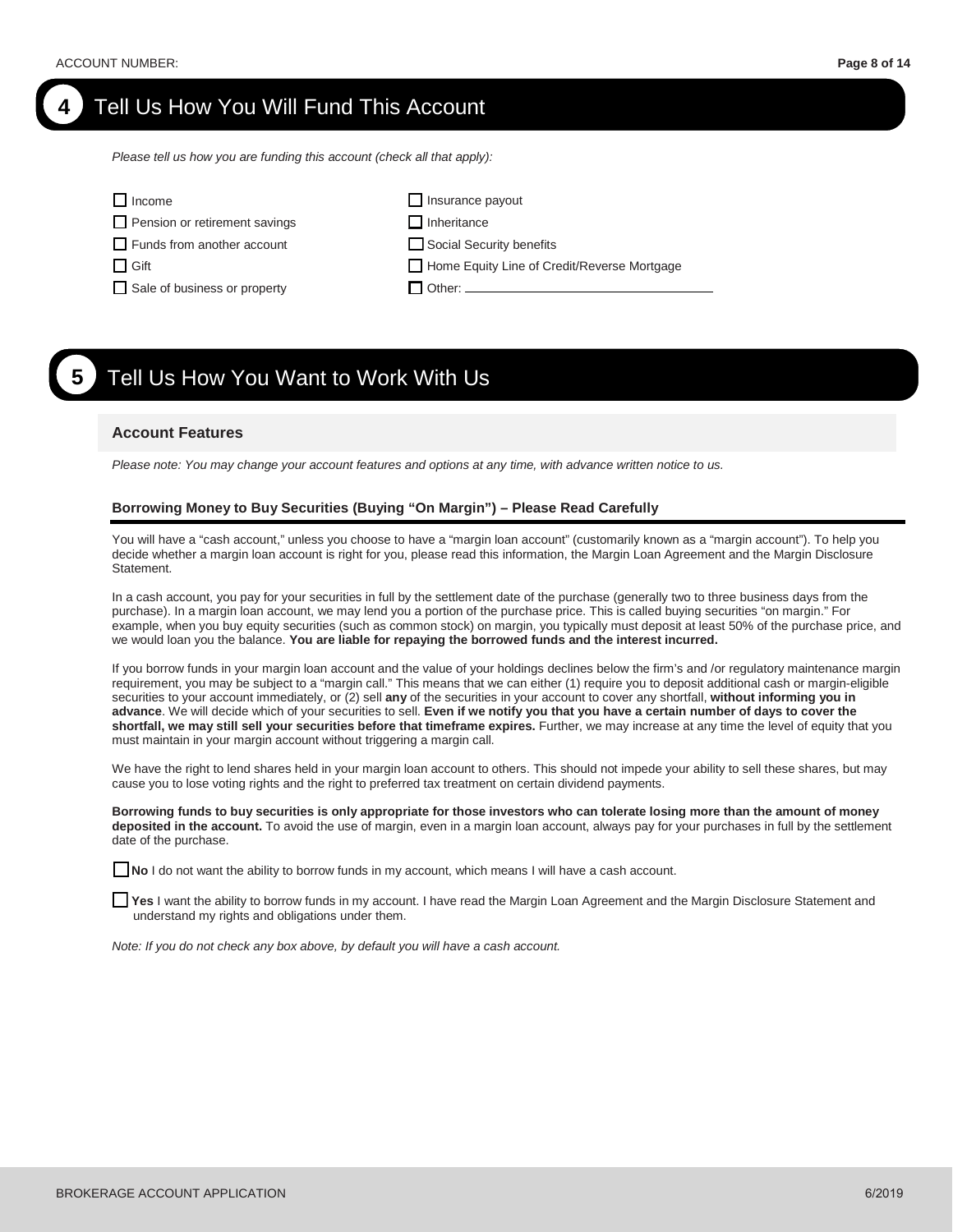## **5** Tell Us How You Want to Work With Us—CONTINUED

#### **Managing Your Cash**

Sometimes there is cash in your account that hasn't been invested. For example, you may have just deposited money into your account without giving instructions on how to invest it, or you may have received cash dividends or interest. We will automatically place—or "sweep"—that cash into one of the cash management programs listed below—also called "cash sweep programs." Cash management programs offer different benefits and risks, including different interest rates, customer protections and insurance coverage (namely, FDIC or SIPC coverage). Some may have certain eligibility criteria, such as minimum cash balances and specific account types.

**Please choose one of the cash management programs listed below. You may instruct us to change your selected cash management program at any time to another, if you meet the eligibility criteria of the new cash management program. If you do not choose one, we will automatically place your uninvested cash into the default cash management program, which will be FCR for Retail Accounts, and**  PGR for Retirement Accounts. We will give you advance notice of any change in your choice or of the options generally available to you. We may need your consent for certain changes, but not for others. For more information on available cash management programs, please ask your registered representative.

| Mail check to the address of record<br>Mail check to the address of record<br>Send directly to your bank account. Please provide bank name<br>Send directly to your bank account. Please provide bank name<br>and account number:<br>and account number: | Sales proceeds (check one): | Dividends/interest (check one): |
|----------------------------------------------------------------------------------------------------------------------------------------------------------------------------------------------------------------------------------------------------------|-----------------------------|---------------------------------|
| Sweep into same investment as indicated at left<br>Sweep into Money-Market Fund<br>Reinvest in the same security<br>$\Box$ Other: $\_\_$                                                                                                                 |                             |                                 |

<sup>7</sup> **SIPC** protects customers of brokerage firms that are closed due to bankruptcy or other financial difficulty. Each customer may be protected up to \$500,000, including up to \$250,000 in cash held in the account. SIPC will cover any missing customer securities when the brokerage fails, whether the securities are missing due to conversion, theft, unauthorized trading or other reasons. SIPC does not protect against ordinary market loss. Not every investment is protected by SIPC and some customers may be ineligible to have their claims satisfied with SIPC funds. More information can be found at www.sipc.org or by calling 1-202-371-8300.

<sup>8</sup> Under FDIC coverage, if a bank or savings association fails, each depositor generally is insured for up to \$250,000 for non-retirement accounts, and up to \$250,000 for IRAs and certain other retirement accounts. The FDIC coverage does not insure securities or mutual funds. More information can be found at www.fdic.gov or by contacting the FDIC at 1-877-ASK-FDIC.

#### **Communications Choices**

#### **Communications Options**

Unless you choose otherwise, we will use postal mail to send you any communications. As an alternative, you may choose to be notified by email when certain communications are available for you to access online. If you wish to be notified by email instead of receiving communications by postal mail, please select one of the options below:

**All communications** – I wish to be notified by email about the online availability of any communications, including trade confirmations, prospectuses, account statements, proxy materials, tax-related documents, and marketing and sales documents.

**All communications except trade confirmations, account statements, and tax-related documents** – I wish to be notified by email about the online availability of all communications except trade confirmations, account statements, and tax-related documents, which I still wish to receive by postal mail.

**All communications except tax-related documents** – I wish to be notified by email about the online availability of all communications except tax-related documents, which I still wish to receive by postal mail.

If you choose email for any communications, please tell us the email address we should use:  $\overline{\phantom{a}}$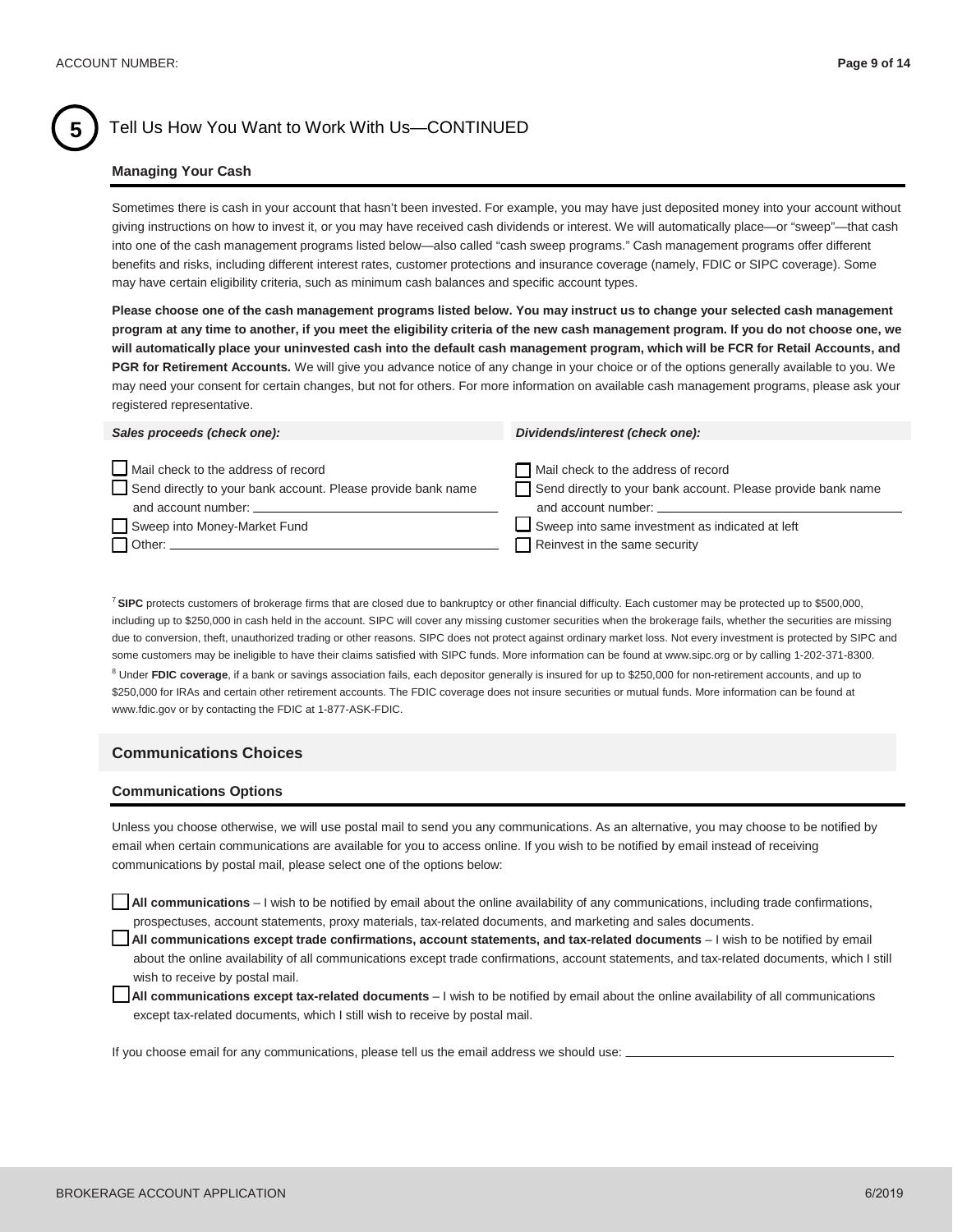#### **Postal Mail Options** (if you requested postal mail delivery in the previous section)

By checking the boxes below, you request that all communications for the applicants listed on this Application be delivered to the following single postal mailing address:

| Primary Applicant's Mailing Address                                                                              |              |               |                      |               |
|------------------------------------------------------------------------------------------------------------------|--------------|---------------|----------------------|---------------|
| Co-Applicant's Mailing Address                                                                                   |              |               |                      |               |
|                                                                                                                  |              |               |                      |               |
| <b>Duplicate Copies (optional)</b>                                                                               |              |               |                      |               |
| Please send duplicate copies of the following documents to the person listed below:                              |              |               |                      |               |
| All Communications Trade Confirmations, Account Statements, and Tax-Related Documents Tax-Related Documents Only |              |               |                      |               |
|                                                                                                                  |              |               |                      |               |
| Ms.<br>Mr.<br>Mrs.                                                                                               | IDr.         | <b>Suffix</b> | $\Box$ Sr.<br>$Jr$ . |               |
| <b>First Name</b>                                                                                                |              | Middle Name   | Last Name            |               |
| Address                                                                                                          |              |               |                      | Apt/Suite No. |
| City                                                                                                             | <b>State</b> | ZIP Code      | Country              |               |
| Relationship to Primary Applicant/Co-Applicant:                                                                  |              |               |                      |               |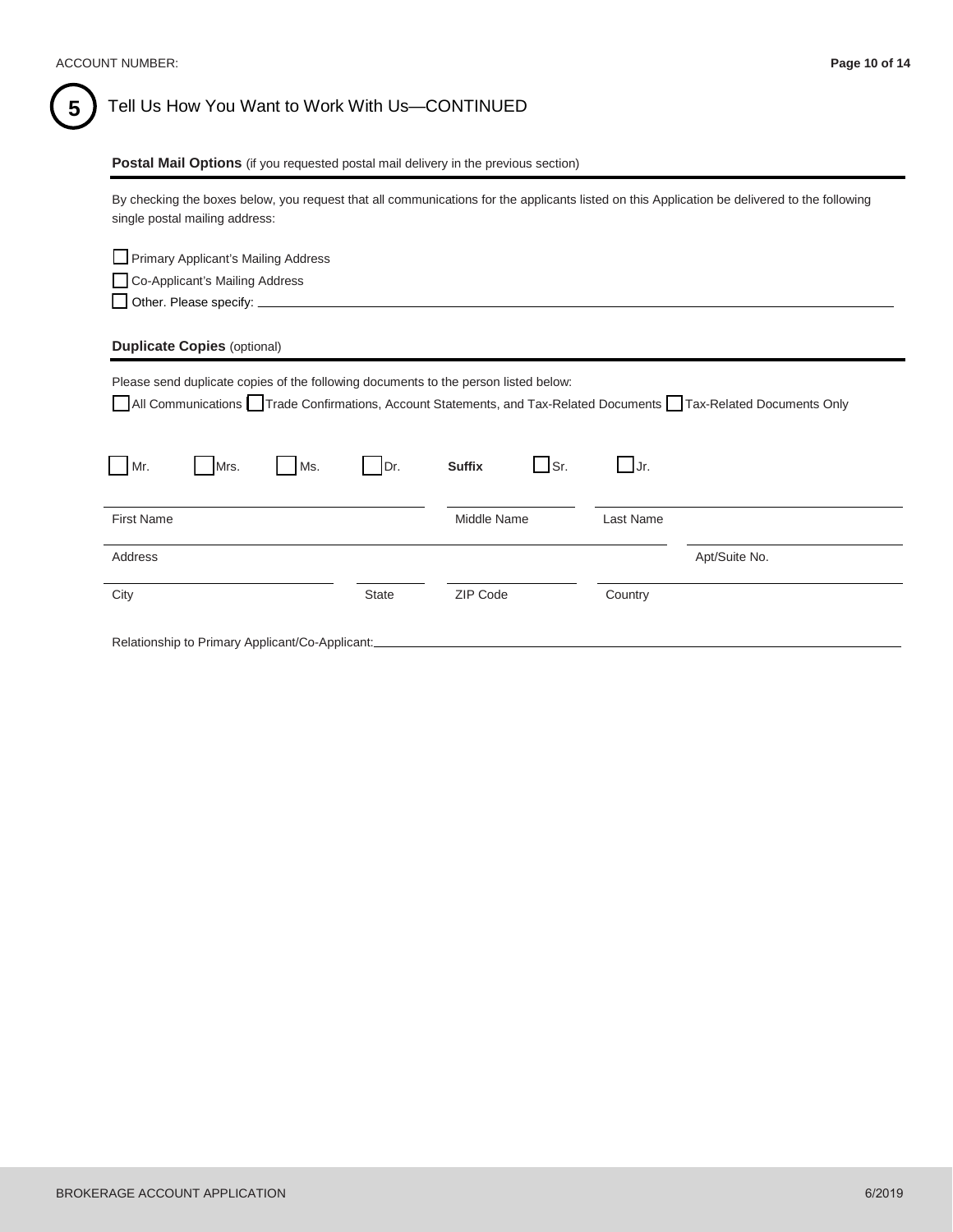# **6** Review and Submit This Application

#### **Confirmations and Signatures –** Please Read Carefully

By signing this Application, you affirm that you have received and read this Application and any supplemental documents governing this relationship. You affirm that the information you have provided is accurate and you agree to notify us of any changes in the information provided.

#### **Tax Withholding Certifications**

Please check all boxes that apply, and sign and date below.

| <b>Primary Applicant</b> | Co-Applicant |                                                                                                                                                                                                                                                                                                                                                                                                                                                                                                                                                                                                                                                                        |
|--------------------------|--------------|------------------------------------------------------------------------------------------------------------------------------------------------------------------------------------------------------------------------------------------------------------------------------------------------------------------------------------------------------------------------------------------------------------------------------------------------------------------------------------------------------------------------------------------------------------------------------------------------------------------------------------------------------------------------|
|                          |              | U.S. Person: Under penalty of perjury, I certify that: (1) I am a U.S. citizen, U.S. resident alien or other<br>U.S. person, and the Social Security Number or Taxpayer Identification Number provided in this<br>Application is correct (or I am waiting for a number to be issued to me); and (2) I am not subject to<br>backup withholding because: (a) I am exempt from backup withholding; or (b) I have not been notified<br>by the Internal Revenue Service (IRS) that I am subject to backup withholding as a result of a failure to<br>report all interest or dividends; or (c) the IRS has notified me that I am no longer subject to backup<br>withholding. |
|                          |              | <b>Certification Instructions:</b> You must check this box if you cannot certify to item (2) above, meaning<br>that you have been notified by the IRS that you are currently subject to backup withholding because<br>you have failed to report all interest and dividends on your tax return.                                                                                                                                                                                                                                                                                                                                                                         |
|                          |              | <b>Non-Resident Alien:</b> I certify that I am not a U.S. citizen, U.S. resident alien, or other U.S. person for<br>U.S. tax purposes, and I am submitting the applicable Form W-8 with this form to certify my foreign<br>status and, if applicable, claim tax treaty benefits.                                                                                                                                                                                                                                                                                                                                                                                       |

**The Internal Revenue Service does not require your consent to any provision of this document other than the certifications required to avoid backup withholding.**

#### **Signatures**

Primary Applicant Name (please print)

Primary Applicant Signature **Date** 

Co-Applicant Name (please print)

Co-Applicant Signature Date Communication of the Communication of the Communication of the Date Communication of Date

Registered Representative Date

Principal Date

**Please mail your completed Application to the address listed below, or fax it to [516-794-6207].** Henley & Company LLC, 1290 RXR Plaza, Uniondale, NY 11556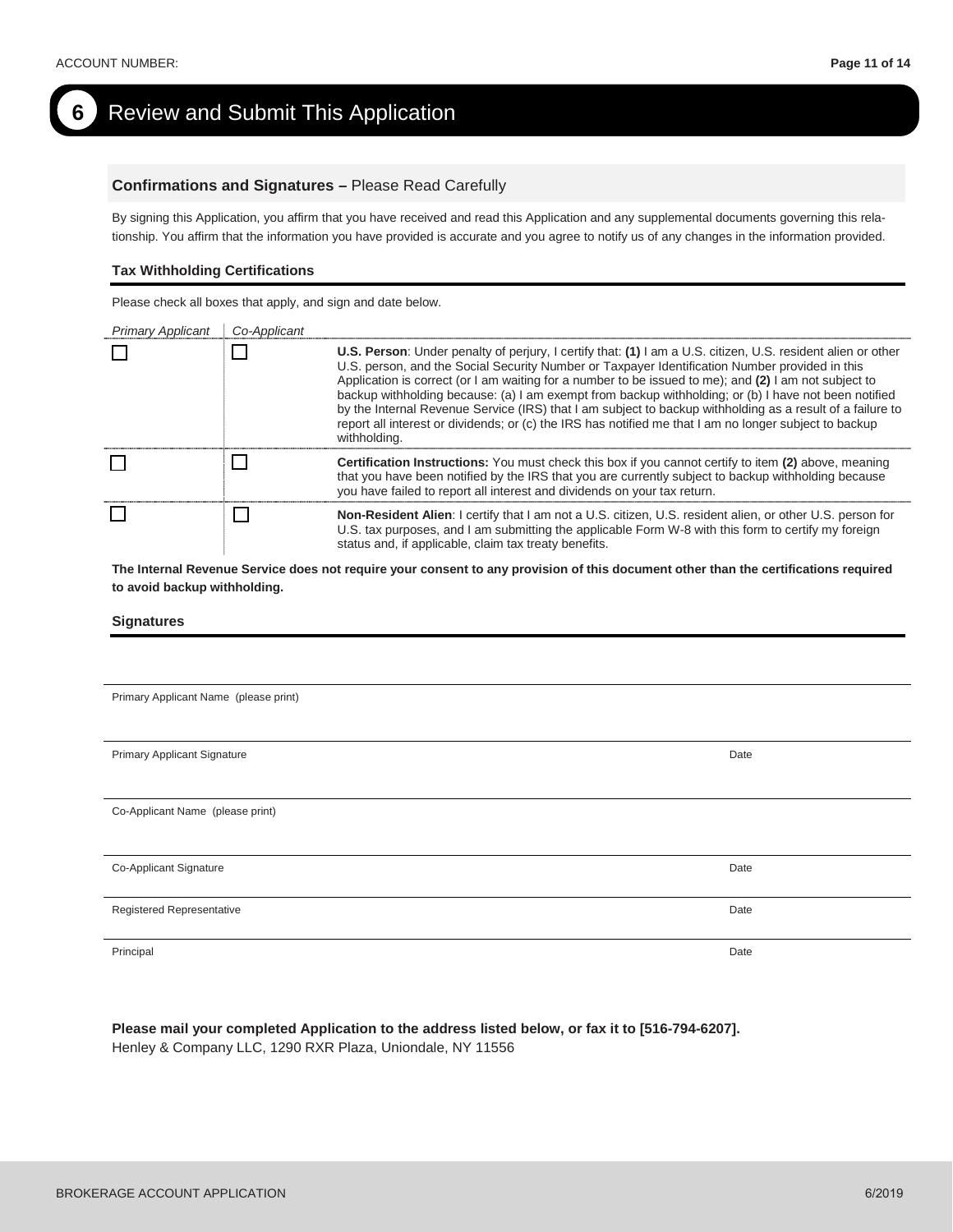#### **1. Provisions in the Event of Failure to Pay or Deliver**

Whenever I (we) do not, on or before the settlement date, pay in full for any security purchased for my (our) account, or deliver any security sold for such account, you are authorized (subject to the provisions of any applicable statute, rule, or regulation): (A) Until payment or delivery is made in full, to pledge, repledge, hypothecate, or rehypothecate, without notice, any or all securities which you or your clearing agent may hold for me (either individually or jointly with others), separately or in common with other securities or commodities or any other property, for the sum then due or for a greater or lesser sum and without retaining in your possession and control for delivery a like amount of similar securities.

(B) To sell any or all securities which you or your clearing agent may hold for me (either individually or jointly with others), to buy in any or all securities required to make delivery for my (our) account, or to cancel any or all outstanding orders or commitments for my (our) account.

#### **2. Cancellation Provisions**

You are authorized, in your discretion, should I (we) die or should you for any reason whatever deem it necessary for your protection, without notice, to cancel any outstanding orders in order to close out my (our) accounts, in whole or in part, or to close out any of the commitments made on my (our) behalf.

#### **3. General Provisions**

Any sale, purchase, or cancellation authorized hereby may be made according to your judgement and at your discretion on the exchange or other market where such business is then usually transacted, at public auction, or at private sale without advertising the same and without any notice, prior to tender, demand, or call. You may purchase the whole or any part of such securities free from any right of redemption, and I (we) shall remain liable for any deficiency. It is further understood that any notice, prior to tender, demand, or call, from you shall not be considered a waiver of any provision of this agreement. I (we) shall include any person executing this agreement. With my (our) signature on this document, I (we) authorize any free credit balance in my account to be automatically invested into the sweep product elected, unless I (we) instruct my financial organization differently. Pershing LLC is further authorized to rely on instructions that I (we) give to my financial organization regarding my (our) sweep elections. I (we) agree, that my (our) sweep option may be changed, including changes between money market funds and bank deposit products, with prior notification to me (us).

#### **4. Successors**

This agreement and its provisions shall be continuous, and shall inure to the benefit of your present organization, and any successor organization or assigns, and shall be binding upon me (us) and/or the estate, executors, administrators, and assigns of my (our) account.

#### **5. Age**

I (we), if an individual, represent that I (we) am (are) of full age.

#### **6. Interest in Account**

No one except me (us) has an interest in any of my (our) accounts with you unless such interest is revealed in the title of such account, and in any case, I (we) have the interest indicated in such title.

#### **7. Orders and Statements**

Reports of the execution of orders and statements of my (our) account shall be conclusive if not objected to in writing, the former within two days and the latter within ten days, after forwarding by you to me (us) by mail or otherwise.

#### **8. Extraordinary Events**

You shall not be liable for loss or delay caused directly or indirectly by war, natural disasters, government restrictions, exchange, or market rulings, or other conditions beyond your control.

#### **9. Fees and Charges**

I (we) agree to the fees and charges on the fee schedule received by me (us). You may change the fee schedule from time to time.

#### **10. Joint Accounts**

If this is a joint account, unless we notify you otherwise and provide such documentation, as you require, the brokerage account(s) shall be held by us jointly with rights of survivorship (payable to either or the survivor of us). Each joint tenant irrevocably appoints the other as attorney-in-fact to take all action on his or her behalf and to represent him or her in all respects in connection with this Agreement. You shall be fully protected in acting, but shall not be required to act upon the instructions of either of us. Each of us shall be liable, jointly and individually, for any amounts due to you pursuant to this Agreement, whether incurred by either or both of us.

#### **11. Address**

Communications may be sent to me (us) at my (our) current address which is on file at your office, or at such other address as I (we) may hereafter give you in writing. All communications so sent, whether by mail, telegraph, messenger, or otherwise, shall be deemed given to me (us) personally, whether actually received or not.

#### **12. Recording Conversations**

I (we) understand and agree that for our mutual protection you may electronically record any of my (our) telephone conversations.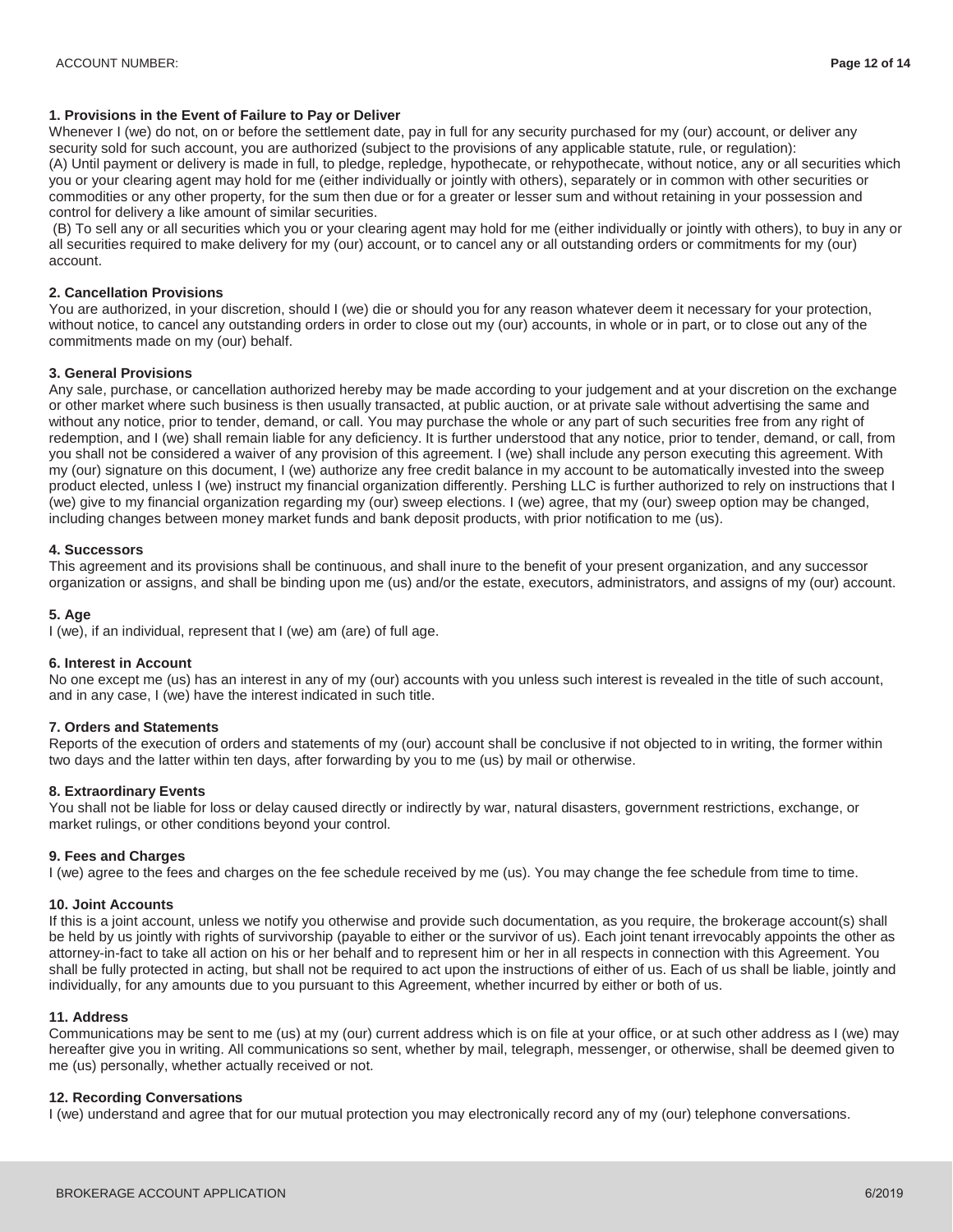#### **13. ARBITRATION DISCLOSURES**

THIS AGREEMENT CONTAINS A PREDISPUTE ARBITRATION CLAUSE. BY SIGNING AN ARBITRATION AGREEMENT THE PARTIES AGREE AS FOLLOWS:

• ALL PARTIES TO THIS AGREEMENT ARE GIVING UP THE RIGHT TO SUE EACH OTHER IN COURT, INCLUDING THE RIGHT TO A TRIAL BY JURY, EXCEPT AS PROVIDED BY THE RULES OF THE ARBITRATION FORUM IN WHICH A CLAIM IS FILED.

• ARBITRATION AWARDS ARE GENERALLY FINAL AND BINDING; A PARTY'S ABILITY TO HAVE A COURT REVERSE OR MODIFY AN ARBITRATION AWARD IS VERY LIMITED.

• THE ABILITY OF THE PARTIES TO OBTAIN DOCUMENTS, WITNESS STATEMENTS, AND OTHER DISCOVERY IS GENERALLY MORE LIMITED IN ARBITRATION THAN IN COURT PROCEEDINGS.

• THE ARBITRATORS DO NOT HAVE TO EXPLAIN THE REASON(S) FOR THEIR AWARD, UNLESS, IN AN ELIGIBLE CASE, A JOINT REQUEST FOR AN EXPLAINED DECISION HAS BEEN SUBMITTED BY ALL PARTIES TO THE PANEL AT LEAST 20 DAYS PRIOR TO THE FIRST SCHEDULED HEARING DATE.

• THE PANEL OF ARBITRATORS WILL TYPICALLY INCLUDE A MINORITY OF ARBITRATORS WHO WERE OR ARE AFFILIATED WITH THE SECURITIES INDUSTRY.

• THE RULES OF SOME ARBITRATION FORUMS MAY IMPOSE TIME LIMITS FOR BRINGING A CLAIM IN ARBITRATION. IN SOME CASES, A CLAIM THAT IS INELIGIBLE FOR ARBITRATION MAY BE BROUGHT IN COURT.

• THE RULES OF THE ARBITRATION FORUM IN WHICH THE CLAIM IS FILED, AND ANY AMENDMENTS THERETO, SHALL BE INCORPORATED INTO THIS AGREEMENT.

#### **14. ARBITRATION AGREEMENT**

ANY CONTROVERSY BETWEEN YOU OR PERSHING AND US SHALL BE SUBMITTED TO ARBITRATION BEFORE AND ONLY BEFORE THE FINANCIAL INDUSTRY REGULATORY AUTHORITY. NO PERSON SHALL BRING A PUTATIVE OR CERTIFIED CLASS ACTION TO ARBITRATION, NOR SEEK TO ENFORCE ANY PREDISPUTE ARBITRATION AGREEMENT AGAINST ANY PERSON WHO HAS INITIATED IN COURT A PUTATIVE CLASS ACTION; OR WHO IS A MEMBER OF A PUTATIVE CLASS WHO HAS NOT OPTED OUT OF THE CLASS WITH RESPECT TO ANY CLAIMS ENCOMPASSED BY THE PUTATIVE CLASS ACTION UNTIL; (I) THE CLASS CERTIFICATION IS DENIED; (II) THE CLASS IS DECERTIFIED; OR (III) THE CUSTOMER IS EXCLUDED FROM THE CLASS BY THE COURT. SUCH FORBEARANCE TO ENFORCE AN AGREEMENT TO ARBITRATE SHALL NOT CONSTITUTE A WAIVER OF ANY RIGHTS UNDER THIS AGREEMENT EXCEPT TO THE EXTENT STATED HEREIN. THE LAWS OF THE STATE OF NEW YORK GOVERN.

#### **15. Specified Adult and Trusted Contact Disclosure**

By completing a physical or electronic contact form, new account form, account maintenance form or providing Trusted Party information to my broker or advisor for electronic capture, I/we authorize Henley & Company LLC "Henley" and Pershing LLC ("Pershing") and their affiliates to share my nonpublic personal information\* held at Henley and Pershing with the named trusted contact person(s) (the "Trusted Contact Person(s)") identified as such. Additionally, I/we authorize this information to be shared with the Trusted Contact Person(s) at the discretion of Henley and Pershing. This authorization includes, but is not limited to, sharing or disclosing any information regarding securities, insurance, bank related, financial planning or other financial products or services offered by or through Henley and/or Pershing or any financial information I/we may have provided to Henley and Pershing. I/we understand that Henley and Pershing, LLC may contact the named Trusted Contact Person(s) if there are questions/concerns about my whereabouts or health status (i.e., if Henley and Pershing becomes concerned that I may no longer be able to handle my financial affairs) or in the event that Henley and Pershing becomes concerned that I may be a victim of fraud or exploitation.

Account owners should contact Henley & CompanyLLC (1-800-753-8688) or their financial representative with additional questions.

Account owners may also contact FINRA at its toll-free number for senior investors to get assistance or raise concerns about issues with brokerage accounts and investments.

#### CALL: 844-57-HELPS (844-574-3577) MONDAY – FRIDAY; 9 – 5 P.M. ET

\* "Nonpublic personal information" includes, but is not limited to: financial account information and balances, information regarding the purchase of a security or insurance product, and any other personally identifiable financial information: (i) provided by a me/us to my/our Financial Institution; (ii) resulting from any transaction in my/our account or any service performed on behalf of me/us by the Financial Institution; or (iii) otherwise obtained from me/us by the Financial Institution.

#### **16. Amendment and Modification of Agreement**

I (we) agree that you or your successors or assigns may unilaterally, at any time, change or modify the terms and conditions of this New Account Agreement by sending me notice of the change as required by law or regulation.